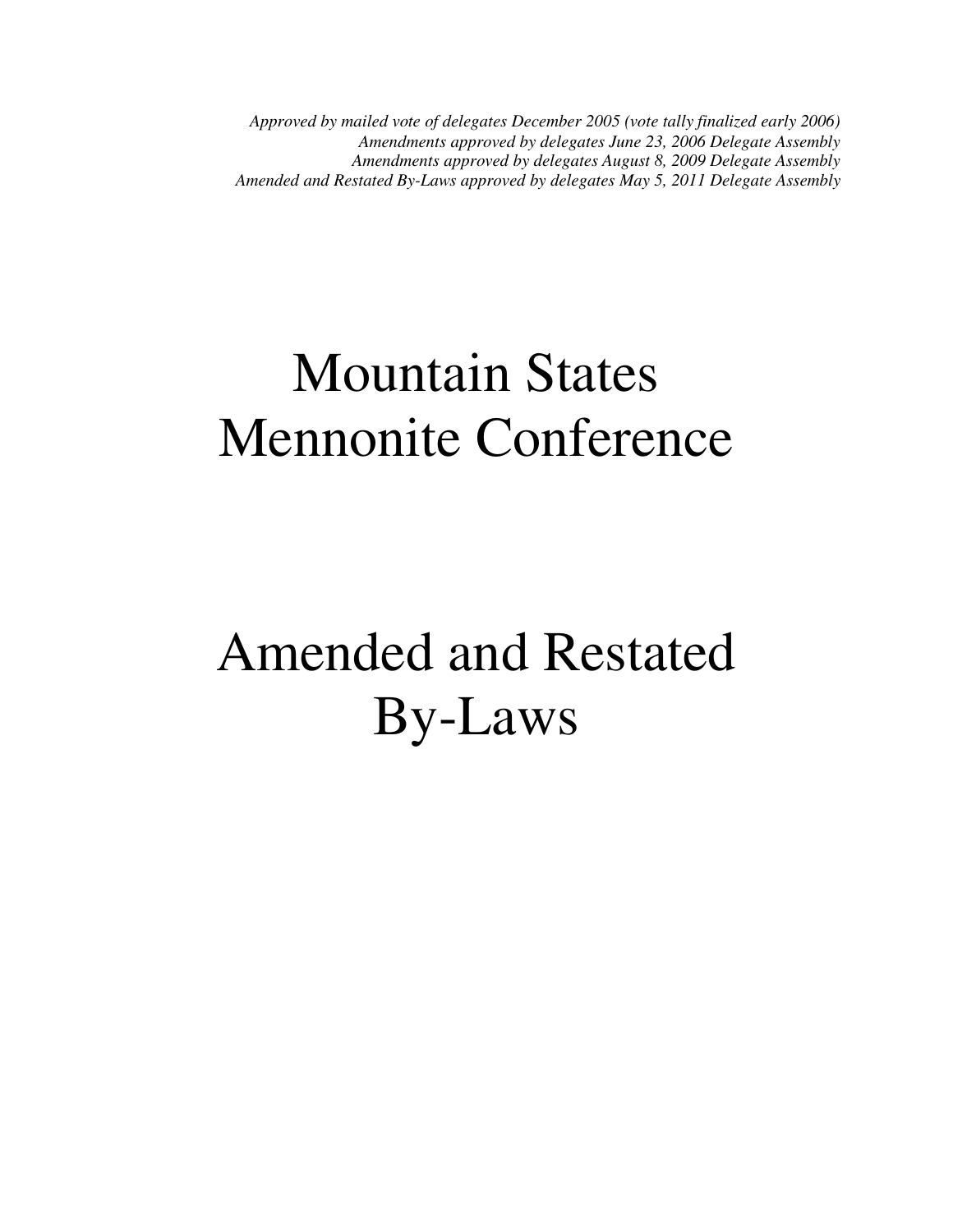## **Preamble**

The Mountain States Mennonite Conference is composed of Mennonite churches in the Rocky Mountain region of the United States. The vision of Mountain States Mennonite Conference is to pursue God's dreams by the power of the Holy Spirit in the way of Jesus Christ.

#### **Mission Statement**

The Mountain States Mennonite Conference exists to encourage growth in Christian spirituality and faith, collaborate on mission activities, and conduct official functions as assigned by its member congregations and parent denomination, Mennonite Church USA.

## **ARTICLE I**

#### **Section 1. Name and Incorporation**

The name of this organization shall be Mountain States Mennonite Conference ("MSMC") and shall be incorporated as a nonprofit organization under the laws of the State of Colorado.

#### **Section 2. Affiliation**

MSMC shall be a member conference of Mennonite Church USA, Inc. ("MC USA") and subscribes to the *Confession of Faith in a Mennonite Perspective* adopted by MC USA in 2001. As a recognized regional conference of MC USA, MSMC falls under relevant legal and tax structures of MC USA.

#### **ARTICLE II**

Membership

#### **Section 1. Membership Composition**

The initial membership of MSMC shall consist of those churches in the Rocky Mountain region formerly affiliated with, and members in good standing of, the Western District Conference of the General Conference Mennonite Church and Rocky Mountain Mennonite Conference of the Mennonite Church, who wish to join MSMC at its inception. Those congregations which initially join as Covenant Members (as defined in Section 3 of this Article II) shall be recognized as charter members and will serve as the initial membership body of MSMC. Those churches which initially join as Provisional Members (as defined in Section 3 of this Article II) and decide to remain as a member within the first three (3) years of the inception of the conference will also be recognized as charter members.

#### **Section 2. Admission to Membership**

A. Congregations, joining at the inception of MSMC, shall be admitted as either Covenant Members or Provisional Members.

B. Thereafter, the Leadership Board (as defined in Article III, Section 3) shall oversee applications for admission of new churches, under procedures adopted by the delegate body of MSMC.

C. Upon completion of formal membership application by a church, a three-fourths (3/4) majority vote of the conference delegates present at a duly called meeting is required for admission.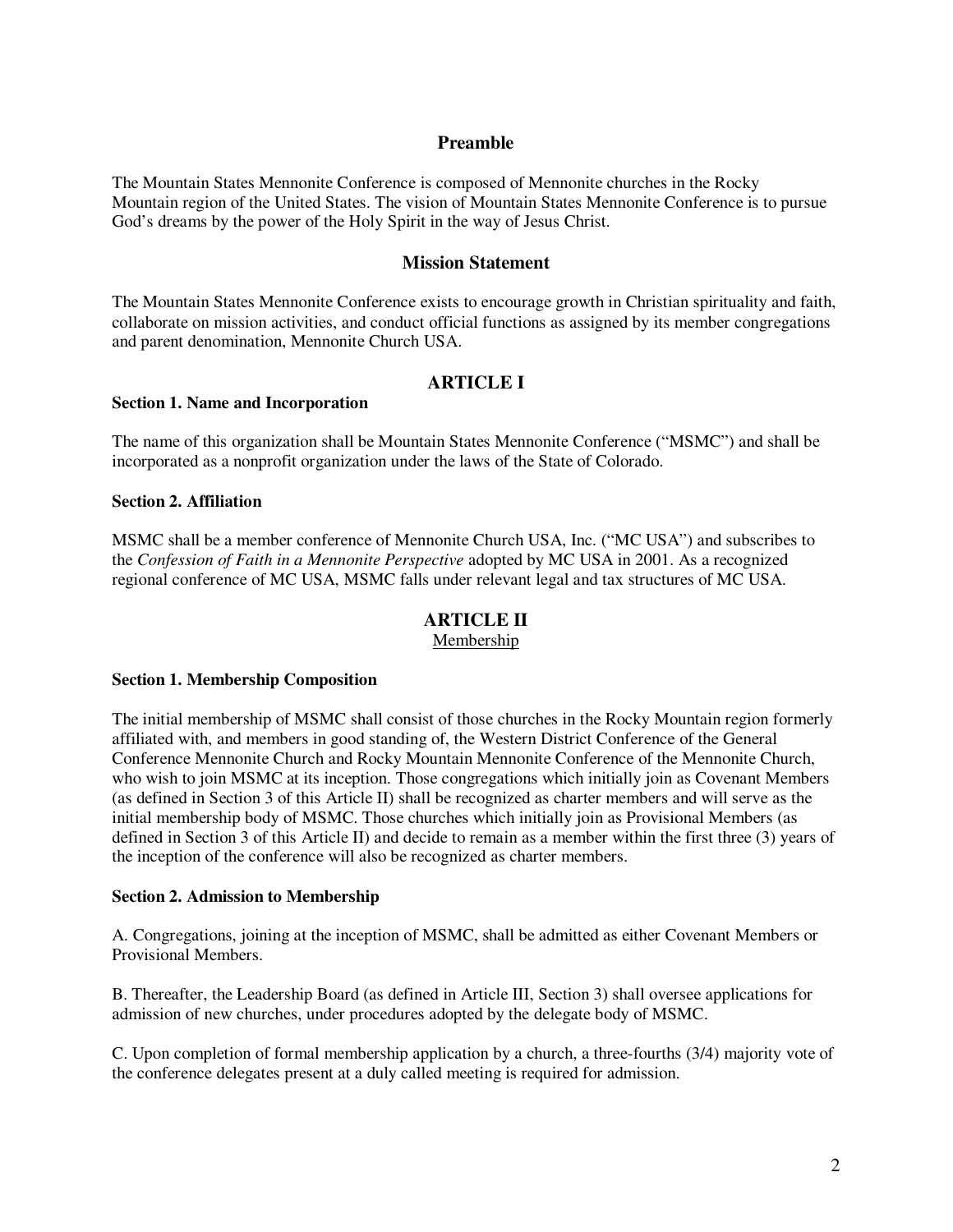#### **Section 3. Membership Classification**

A. "Covenant Member" status entitles congregations to full voting privileges, rights to full counsel in various discernment processes, and representation on various boards and committees.

B. "Provisional Member" status allows congregations to participate in conference activities to discern whether they want to become a Covenant Member of MSMC. The option of being a Provisional Member will only be extended to congregations expressing interest in membership at the time of the inception of the conference and will be limited to a period of three (3) years. Provisional Members will have all of the rights of Covenant Member churches.

C. "Associate Member" status indicates that a congregation does not have voting privileges in delegate sessions, but will maintain representation in conference discernment processes and may be represented on conference boards and committees. Associate Member congregations may regain Covenant Member status through the discernment process outlined in Section 4. B.

D. "Non-member" status indicates that a member congregation has withdrawn from the conference or has lost all rights to formal participation and membership in the MSMC by official action of the delegate body.

#### **Section 4. Process of Membership Withdrawal or Change of Status**

A. A congregation's membership status in MSMC may be changed after due deliberation, by a consensus process of decision-making. The consensus process is defined as:

1. An initial recommendation by the Leadership Board to the conference delegate body, after reasonable notice in writing to the member congregation regarding the recommendation and reasons therefore.

2. Dialogue among delegates and affected congregational members to share views and ideas regarding the recommendation.

3. Polling the delegates to assess response to the recommendation or any amendments thereto from the delegate body, with delegates responding in the following manner:

- a. Agree with the recommendation
- b. Agree with the recommendation with reservations
- c. Disagree, but will acquiesce to the recommendation
- d. Disagree

4. The assembly may choose to resume discussion following polling or may end discussion and make a decision any time ninety percent (90%) of the delegates choose options a, b, or c outlined in Section 4. A. 3. Responsibility for ending discussion ultimately resides with the Leadership Board as expressed through its Moderator.

5. If the Leadership Board disagrees about ending delegate discussion, the Leadership Board will adjourn to closed session and follow the consensus process outlined in Section 4. A. 3. until agreement is reached. Responsibility for ending discussion in the Leadership Board resides with the Moderator.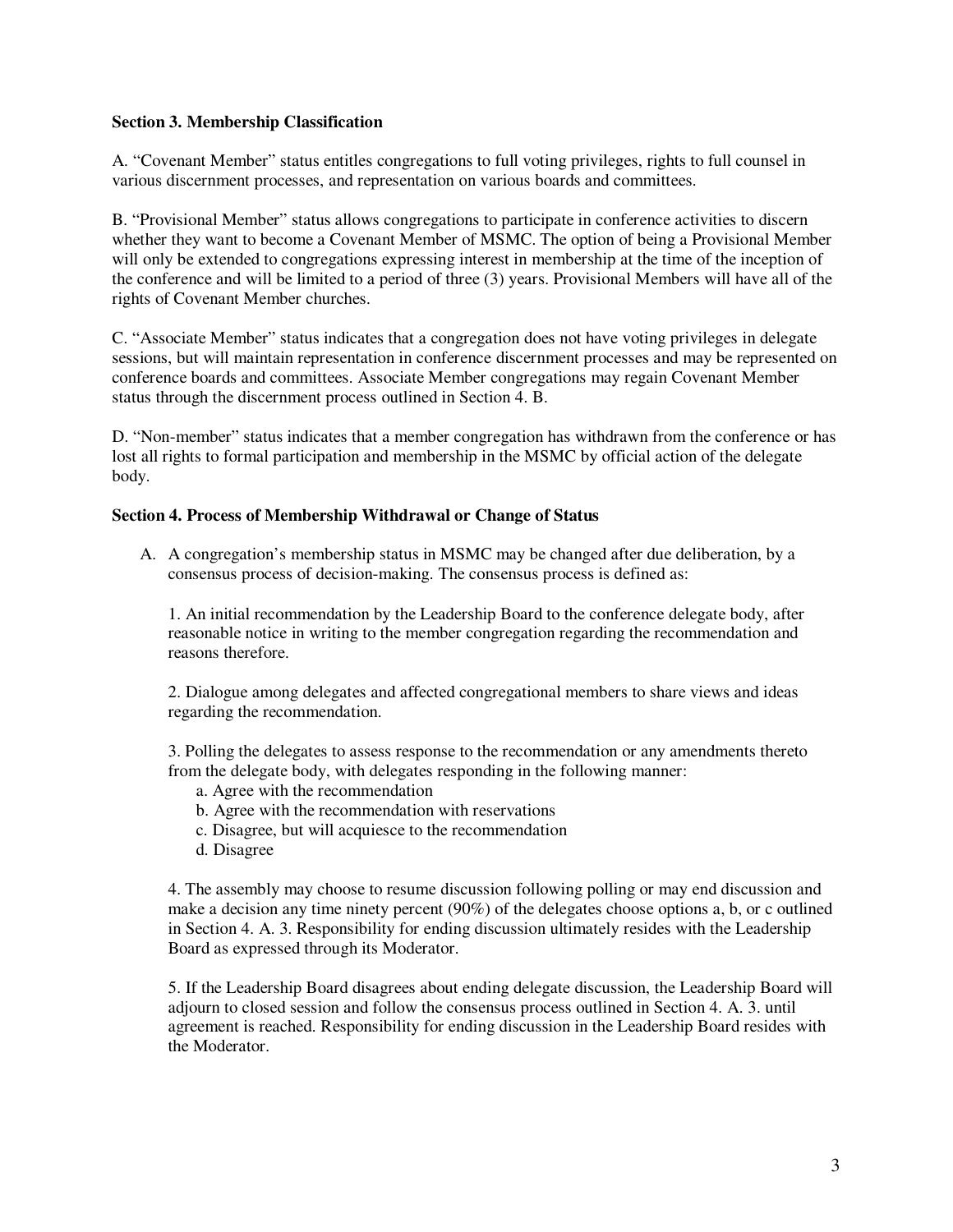B. If a Covenant Member congregation fails to be represented at two consecutive conference-wide meetings (annual Faith and Life Forums and annual delegate assemblies), the following steps will be taken:

1. A representative from the conference, designated by the Leadership Board, will initiate a dialogue of discernment regarding the congregation's interest in continued conference participation.

2. A report will be made to the Leadership Board which will then determine whether further dialogue with the affected congregation is needed or whether a recommendation needs to be made to the delegates at the next regular MSMC assembly.

3. Should a recommendation regarding the membership status of the affected congregation be necessary, the Leadership Board will be responsible to draft such a recommendation, in accordance with the procedures outlined in 4.A.1.

C. A congregation may request withdrawal from membership in MSMC at any time by a letter to the Leadership Board indicating its reasons. The Leadership Board may initiate a dialogue of discernment similar to that set out in 4.B.1 and 2 above, if such a process has not already been undertaken. If the member congregation still chooses to withdraw, their withdrawal will be reported to the member congregations in a timely fashion and formally accepted at the succeeding annual assembly of the delegate body.

## **ARTICLE III Conference Organization**

## **Section 1. Conference Assemblies and Delegates**

A. The final authority of MSMC shall be vested in the conference delegate body. MSMC shall establish at least one (1) duly called annual meeting, at a time, date and location set by the Leadership Board. The Moderator shall lead the delegate sessions of the conference delegate body.

B. The conference delegate body reserves for itself the right of final responsibility in all matters of policy, appointments, finances, or other matters relating to the function and conduct of MSMC, except as delegated between assemblies to its Boards and Committees.

C. Delegate meetings shall be considered "duly called" when:

1. They are announced by the Leadership Board at least one (1) month in advance of the meeting, by mail or electronic media to the member congregations.

2. The agenda as approved by the Leadership Board is distributed at least two (2) weeks prior to the date of the meeting, by mail or electronic media to the member congregations.

3. A supportive prayer network coterminous with the delegate session has been established in advance of the meeting by the Leadership Board.

## D. Composition and Voting Privileges

1. Member congregations shall appoint delegates to annual MSMC assemblies based on the following formula:

a. All ordained and licensed persons involved in active congregational ministry within member congregations shall be delegates.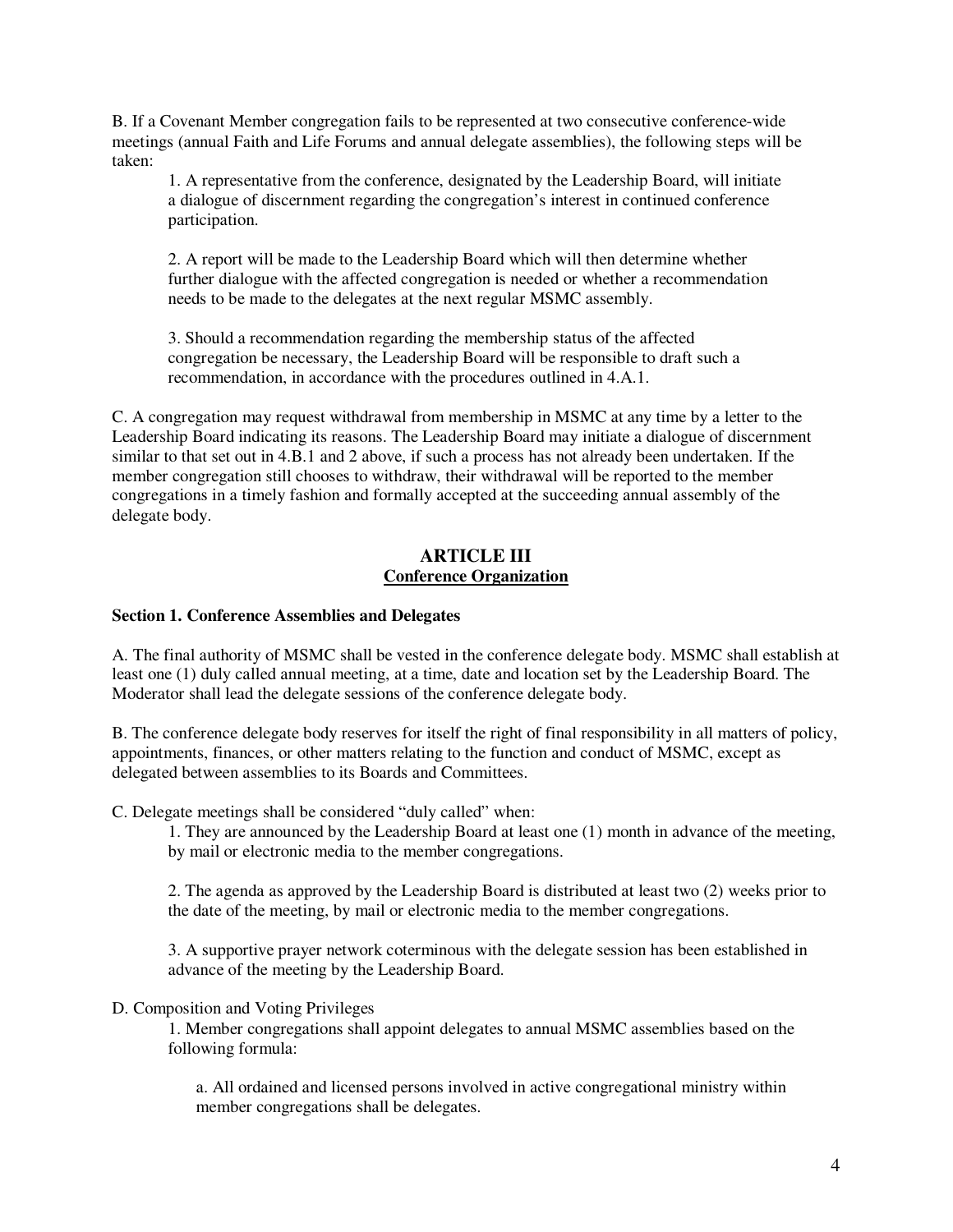b. In addition, one delegate shall be appointed for every fifty (50) congregational members or portion thereof.

c. Designation of each member congregation's delegates will be done in a manner specified by the Leadership Board.

2. Voting by proxy is not allowed. However, delegate action may be taken by written process, without a meeting, as provided by the Colorado nonprofit law. The delegates appointed for the last MSMC assembly will be considered the delegates unless separately appointed by the member congregation.

#### E. Quorum

A quorum shall consist of those delegates present for any duly called meeting. A majority vote (50 percent, plus one) is needed to approve any action unless a different vote is specified by these Amended and Restated Bylaws.

## **Section 2. Faith and Life Forum**

#### A. Purpose

Foundational to our polity of relational accountability, member congregations of MSMC shall participate in regular meetings for discernment of faith and life issues. The purpose of this body is not to make binding decisions, but to discern issues important to our faith and life in our home communities, the Rocky Mountain region, and throughout the world.

#### B. Composition

1. All ordained and/or licensed persons involved in active ministry shall be invited to attend.

2. Up to two (2) additional persons shall be appointed by each member congregation to represent the concerns of the congregation relative to the agenda of a particular Faith and Life Forum.

3. Representatives from various ministry groups within the conference may be invited by the Leadership Board to attend.

4. Guests and resource people may be invited by the Leadership Board to enhance the discernment and discussion of a particular Faith and Life Forum topic.

5. Non-participating observers from within or outside the membership of the conference will also be welcome.

6. A supportive network of prayer, coordinated by the Prayer Network Coordinator, shall function coterminously with the Faith and Life Forum.

#### C. Function and Frequency of Meeting

1. The Leadership Board shall appoint a moderator for each Faith and Life Forum skilled in the function of "worshipful work" and the disciplines of corporate spiritual discernment.

2. A primary value shall be the active participation of all representatives present.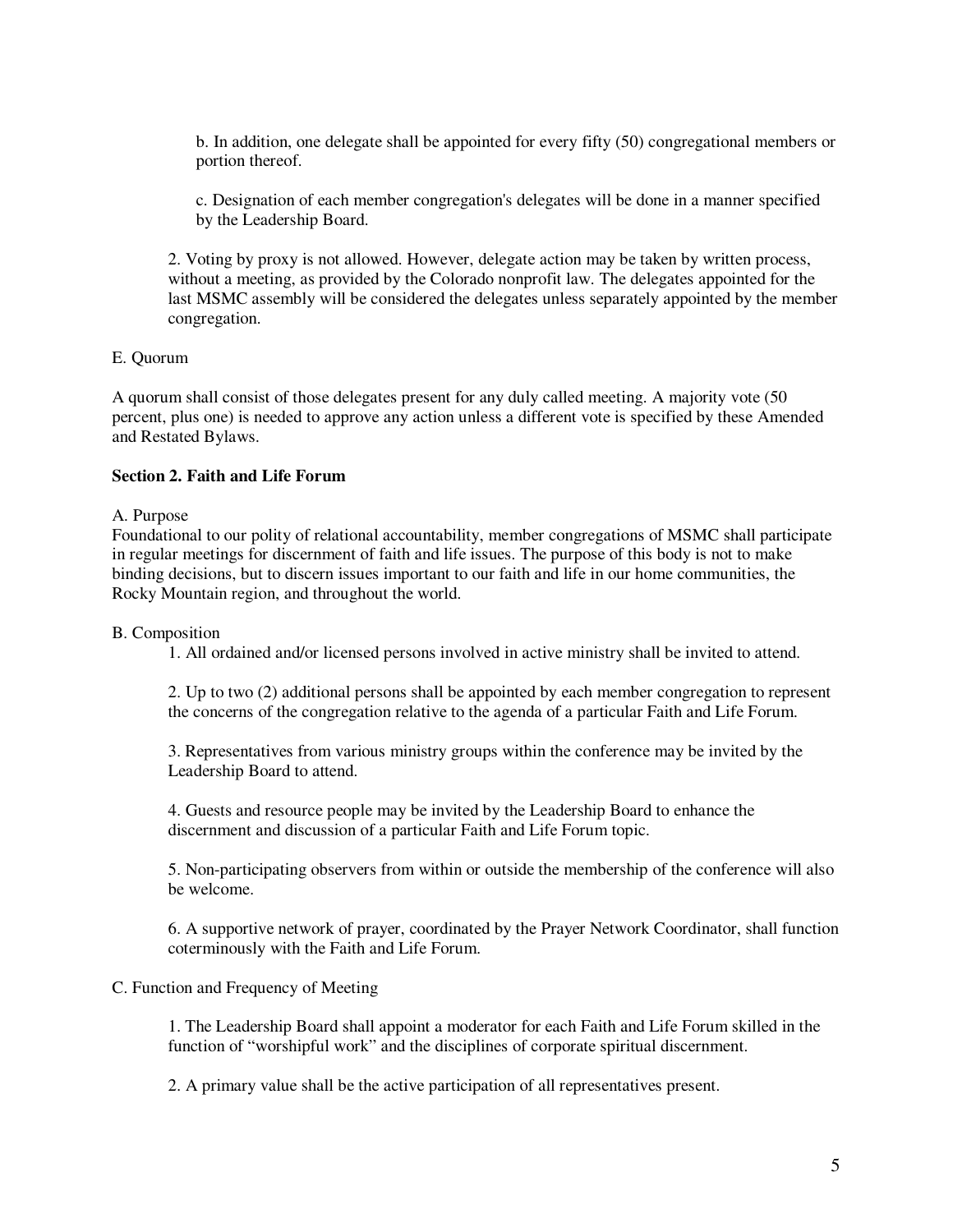3. While no decisions that are binding upon the delegate body shall be made at Faith and Life Forums, statements may be issued for counsel or study by congregations and conference leadership.

4. The Leadership Board shall establish a minimum of one (1) annual Faith and Life Forum. Additional forums may be called by the Leadership Board provided that one (1) month's notice of the meeting date is given to member congregations.

5. Costs for attendance at Faith and Life Forums shall be shared as equitably as possible among all participants.

## **Section 3. Leadership Board**

A. Purpose

Between sessions of the MSMC delegate body, a leadership board ("Leadership Board") shall function on behalf of the member congregations and their delegates in matters of establishing policy, legal decisions, Conference Minister oversight, and all other matters necessary and convenient to conference affairs, within the parameters established by these By-Laws and except as exclusively reserved to the delegates. The "Leadership Board" shall constitute the Board of Directors, as this term is defined in the Colorado Revised Nonprofit Corporation Act, as necessary.

## B. Composition

1. Five to seven members drawn from covenant member congregations of the MSMC. Current leadership board shall nominate individuals who shall be approved by the delegate body.

2. Leadership Board shall nominate one individual as moderator-elect who is approved by the delegate body. This individual shall succeed the moderator after one year to serve two years as moderator. The moderator can serve a second consecutive two-year term as moderator. A moderator may serve a maximum of four years consecutively as moderator. After completing up to four years as moderator, the moderator must take off one year before being eligible to serve two more two-year terms on the board.

3. Leadership Board members, except as designated in Section 3.B.(2), shall serve a two (2) year term renewable for a second consecutive two (2) year term, by approval of the delegate body for that appointment. Board members may serve a maximum of four years. After completing up to four years on the board, the board member must take off one year before being eligible to serve two more two-year terms.

4. The Leadership Board shall appoint and approve persons to complete unexpired terms. Persons filling unexpired terms may be re-appointed by the delegate body for that appointment, for up to two additional consecutive terms.

5. Conference staff shall participate in Leadership Board meetings as required by the agenda and requested by the Leadership Board. Conference staff shall not be voting members of the Leadership Board.

6. The Leadership Board shall elect a member of the Leadership Board to serve as Secretary to maintain required minutes and records of the Conference.

#### C. Function and Frequency of Meeting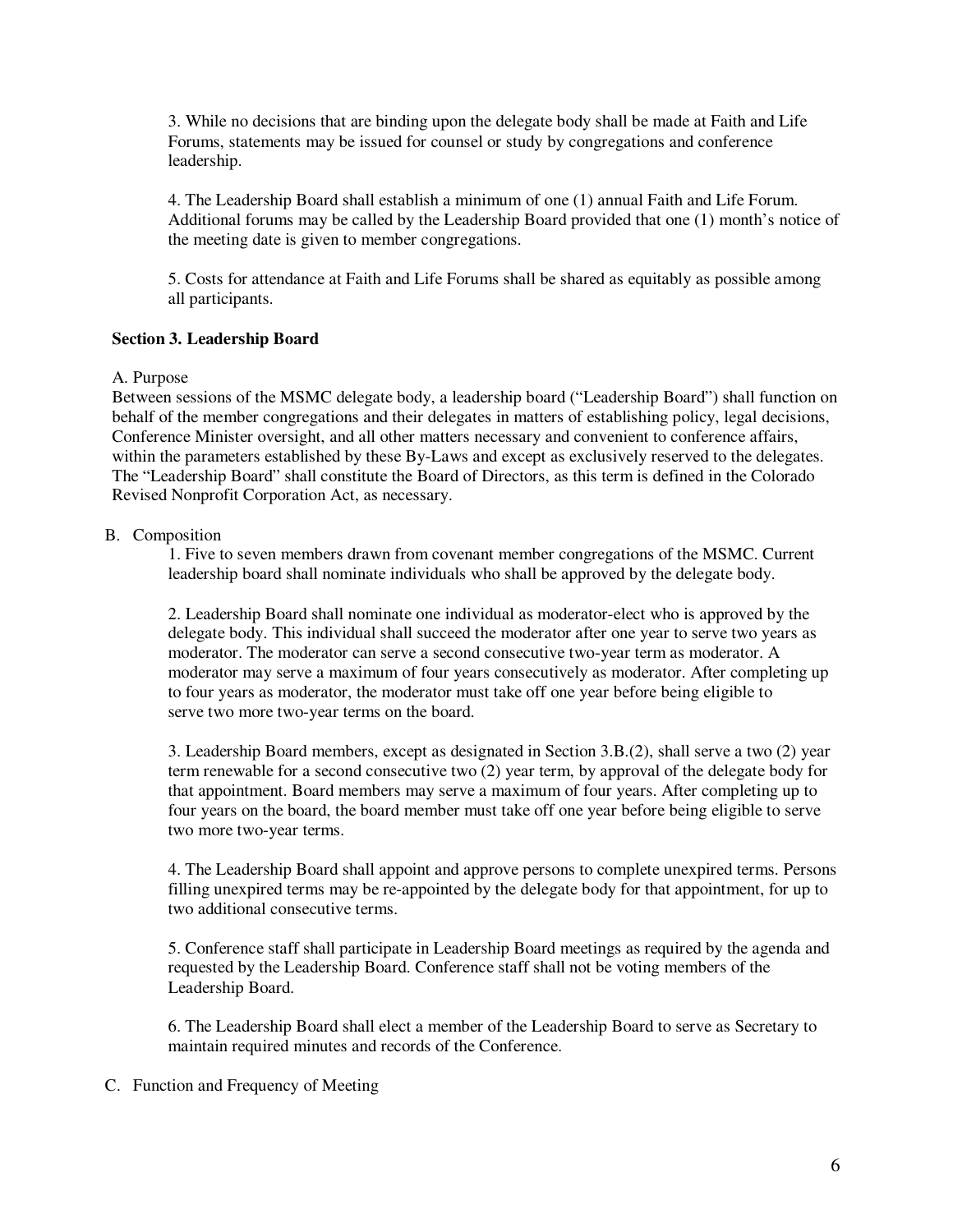1. The Leadership Board shall:

a. Be accountable to the conference delegate body for its actions.

b. Use a policy governance model.

c. Insure that the decisions of the delegates are carried out between conference sessions.

d. In conversation with the member congregations, articulate and promote a relevant vision for the conference.

e. Approve the agenda for conference delegate assemblies.

2. The Leadership Board shall physically meet in a common location no less than once (1) per year and ordinarily no more than three (3) times per year. The Board may also conduct meetings by teleconference and take actions using electronic media without a meeting, by written consent, as permitted by law.

3. When MSMC representation on the board of another organization, or some other formal representation, is invited by that organization and desired by MSMC, the Leadership Board will make the appropriate appointments and facilitate necessary reporting.

4. Quorum: A majority of current Leadership Board members shall constitute a quorum.

#### D. Leadership Board Chair

1. The Moderator-Elect shall succeed the Moderator as outlined in Section 3.B. (2).

2. The Moderator shall serve as Chairperson of the Leadership Board and shall lead the Delegate sessions of the MSMC delegate body as described in Article III.1.A

#### **Section 4. Conference Staff**

Staff shall consist of both volunteer and salaried positions. Generally, expenses incurred in the exercise of these staff roles will be reimbursed by the conference regardless of whether the staff member is salaried or a volunteer.

## A. Conference Minister

1. A conference minister ("Conference Minister") shall be appointed by the delegate body of MSMC upon recommendation by the Leadership Board.

2. The Conference Minister shall be accountable to the Leadership Board and be a salaried position.

3. The Leadership Board shall establish and maintain a relevant job description for the Conference Minister that reflects the vision and values of the conference while maintaining a reasonable workload.

4. The Leadership Board shall establish a Ministerial Council to support the work of the Conference Minister and assist him/her in matters related to the transition, support, and credentialing of pastoral leaders.

5. The Leadership Board shall approve a Covenant of Understanding with the Conference Minister that outlines such matters as (but not limited to): periodic reviews, basis for remuneration including benefits, sabbatical policy, and a termination policy.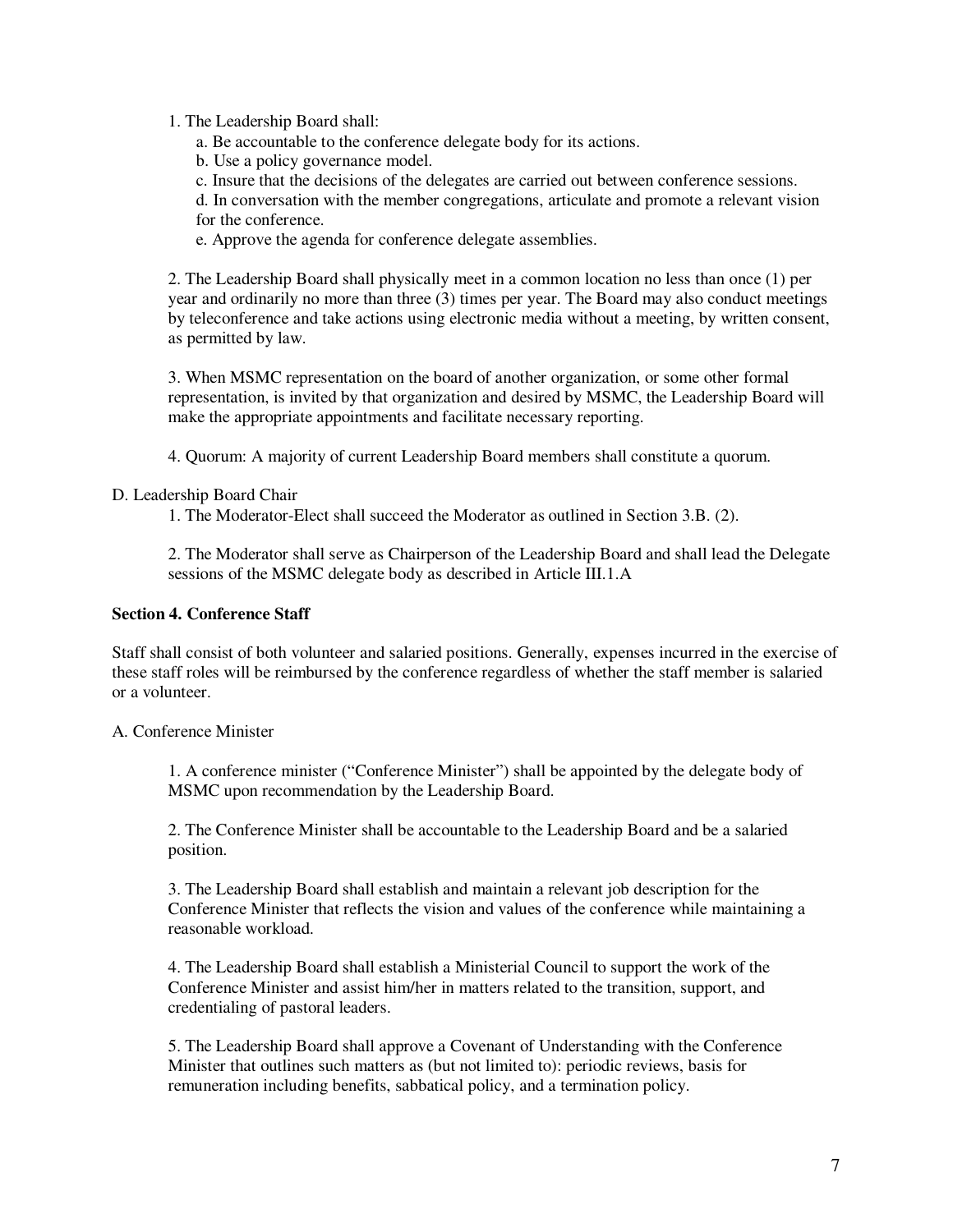6. The Conference Minister shall meet annually with the Moderator and Treasurer to negotiate salary and benefits for the succeeding year, subject to final approval by the Leadership Board.

#### B. Conference Administrator

1. The Conference Administrator shall be appointed by the Conference Minister and confirmed by the Leadership Board.

2. The Conference Administrator shall be accountable to the Leadership Board through the Conference Minister.

3. The Conference Minister shall establish, with the approval of the Leadership Board, a job description for the Conference Administrator.

#### C. Prayer Network Coordinator

1. A prayer network coordinator ("Prayer Network Coordinator") shall be appointed by the Leadership Board.

2. The Prayer Network Coordinator shall be accountable to the Conference Minister and is a volunteer position.

3. The Conference Minister shall establish, with the approval of the Leadership Board, a job description for the Prayer Network Coordinator.

#### D. Treasurer

1. The Treasurer shall be recommended by the Conference Minister and confirmed by the Leadership Board.

2. The Treasurer shall be accountable to the Leadership Board through the Conference Minister.

3. The Conference Minister shall establish, with the approval of the Leadership Board, a job description for the Treasurer.

5. The Leadership Board shall establish a stewardship council ("Stewardship Council") of no less than four (4) persons to support the work of the Treasurer and counsel him/her in matters related to finances and the physical assets of the conference.

6. The Treasurer and Stewardship Council shall serve as trustees of Rocky Mountain Mennonite Foundation and any successor foundations created by MSMC.

## **Section 5. Ministry Groups**

#### A. Foundational Ministries

1. Foundational ministry groups ("Foundational Ministry Groups") shall be established by the conference from time to time, as needed to carry out functions mandated by the member congregations of the conference or by denominational policy.

2. Current Foundational Ministry Groups are: Stewardship Council and Ministerial Council. B. Passion Ministries

Ministries or activities may emerge from the individual passion and initiative of persons in Member Churches. Such passion ministries may be recognized by the Leadership Board as conference activities or ministries based on procedures and criterion established by the Leadership Board or, in the case of long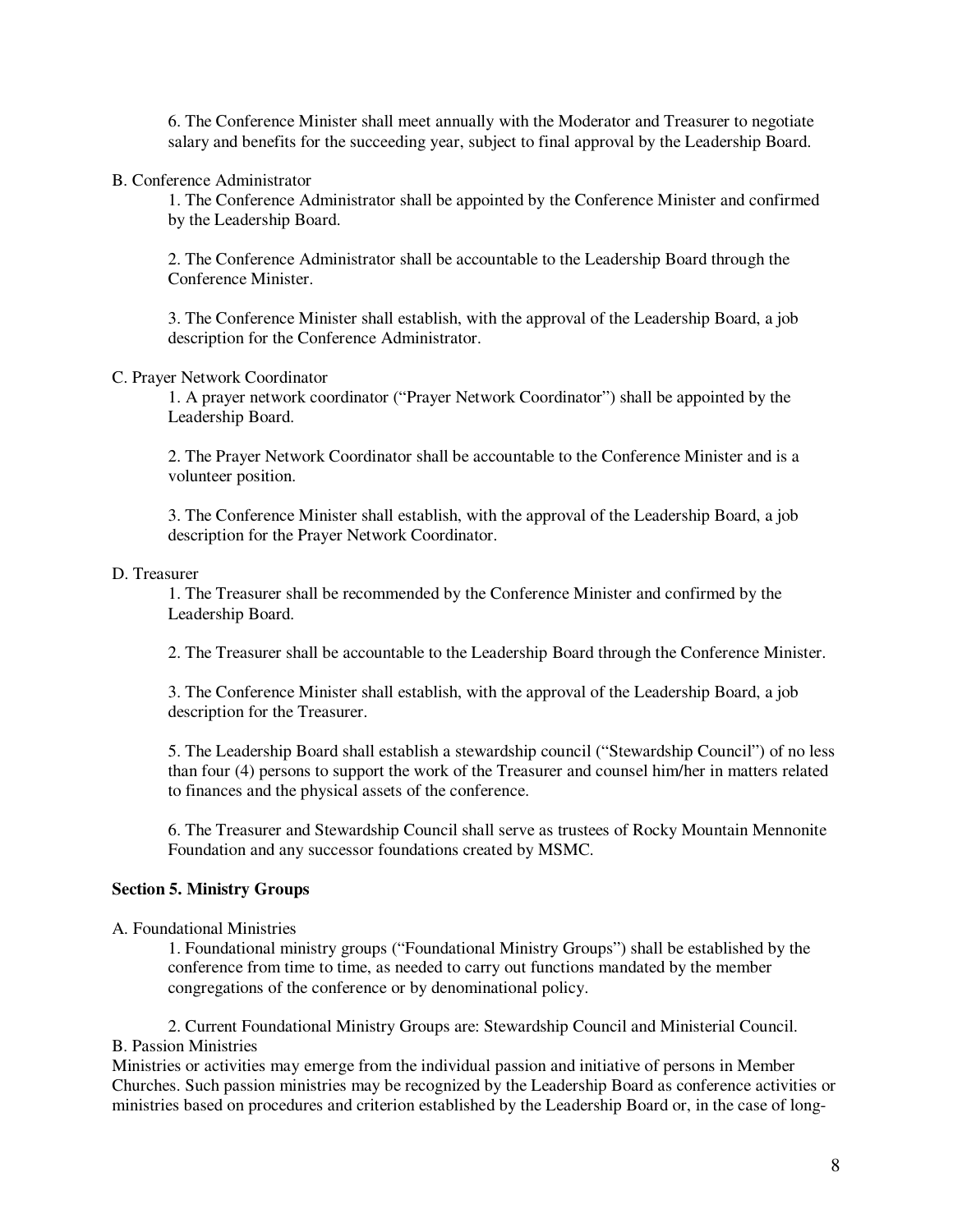term ministries, by delegate action based on recommendation by the Leadership Board or a Faith and Life Forum.

## **ARTICLE IV Mennonite Church USA Delegates**

MSMC shall appoint one (1) person for every one thousand (1,000) members or fraction thereof to serve as its delegate[s] to the biennial assemblies or other called delegate sessions of Mennonite Church USA, or such other number as provided by the Bylaws of Mennonite Church USA.

## **ARTICLE V Fiscal Matters**

#### **Section 1: Fiscal Year**

The conference fiscal year shall be January 1 through December 31st of each calendar year. The Treasurer, in consultation with the Conference Minister, shall prepare an annual Spending and Contribution Plan for consideration by the Leadership Board and, upon recommendation of the Leadership Board, approval by the Delegate Body.

#### **Section 2: Conveyances**

All deeds, bills of sale, mortgages, deeds of trust and all instruments intended to convey or encumber any property of this corporation shall be signed and acknowledged on behalf of this corporation by the Treasurer and the conference Moderator. No real estate shall be conveyed or encumbered without the following occurrence: (1) unanimous approval is given by the Stewardship Council, (2) there is a threefourths (3/4) approval of the Leadership Board, and (3) such action is reported at the next regularly scheduled meeting of the delegate body. The Leadership Board may seek at any time a vote of approval from the delegate body on matters of conveyance provided that at least one (1) month's written or e-mail notice is given to the member churches. For passage, two-thirds (2/3) of the eligible delegates must approve of any action regarding conveyance.

## **Section 3: Financial Review**

At the end of each fiscal year, the Leadership Board shall have the option to appoint a fiscal review committee consisting of one or two members other than the conference Treasurer. The committee shall review the conference books, records and financial statements as prepared by the Treasurer, and report its findings to the conference delegate body at the next annual meeting. The Leadership Board shall also have the option of requesting, at any time, an audit by an independent auditing firm.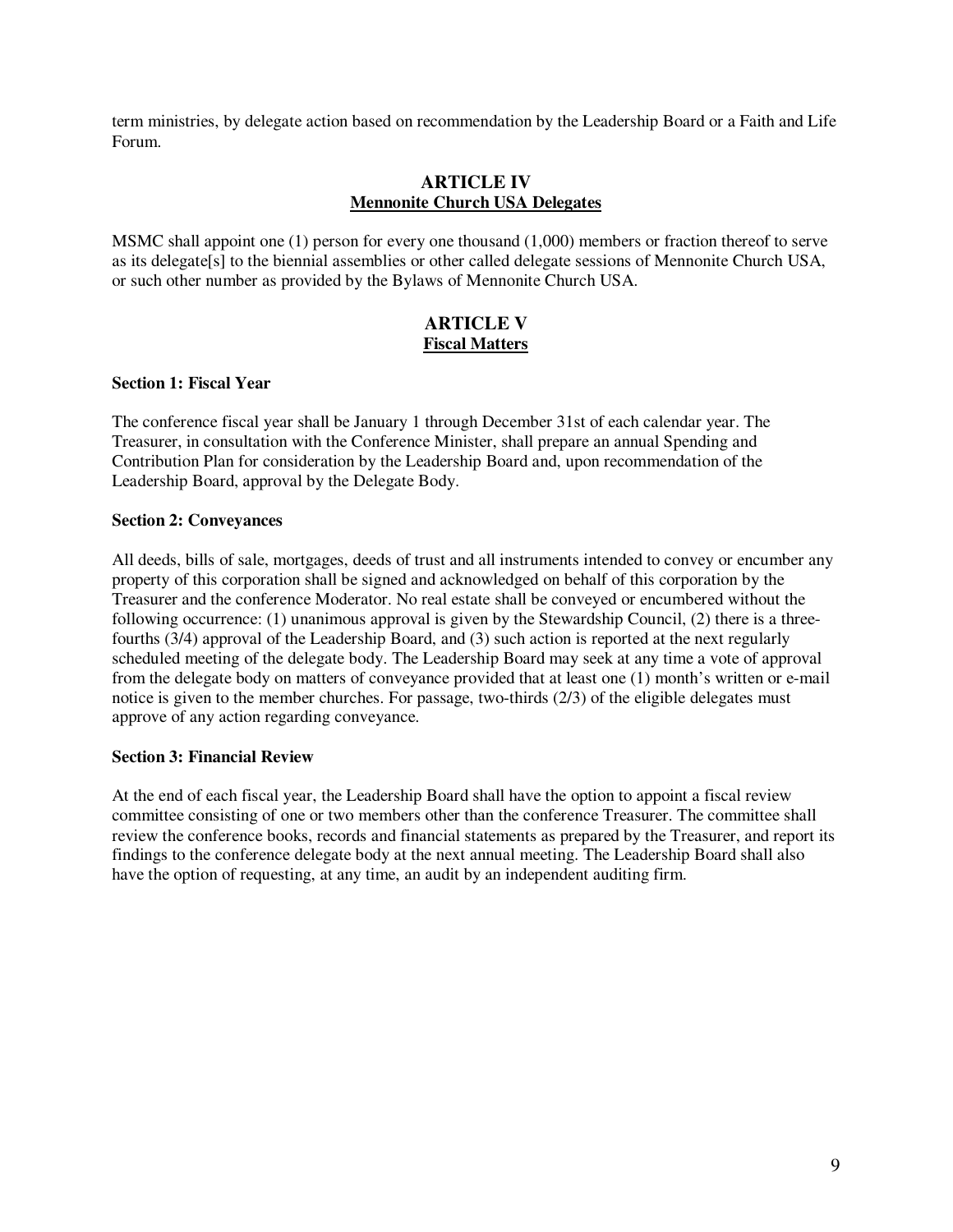## **ARTICLE VI Dissolution**

Upon the dissolution of the Corporation, assets shall be distributed for one or more exempt purposes within the meaning of Section  $501(c)(3)$  of the Code, or corresponding section of any future federal tax code, or shall be distributed to the federal government, or to a state or local government, for a public purpose – in this case, the assets of Mountain States Mennonite Conference will be distributed to another organization organized and operated for a similar exempt purpose. If no such organization exists, the assets shall be distributed to Mennonite Church USA; the nonprofit parent organization of which Mountain States Mennonite Conference is a member. Any such assets not disposed of shall be disposed of by the Court of Common Pleas of the county in which the principal office of the Corporation is then located, exclusively for such purposes or to such organization or organizations, as said Court shall determine, which are organized and operated exclusively for such purposes.

## **ARTICLE VII Amendments**

These Amended and Restated By-Laws may be amended by a two-thirds (2/3) majority vote of the conference delegate body present at any duly called meeting, upon one (1) month's notice of the proposed amendments by mail or electronic media.

## **ARTICLE VIII Corporate Responsibility**

## **Section 1. Corporate Activities**

MSMC will not participate in "activities in question" as determined by the Internal Revenue Service, specifically:

- Providing housing through a partnership, joint venture or similar arrangement with any entity that is not described in IRC  $501(c)(3)$  or  $501(c)(4)$ ;
- Functioning as a title-holding organization described in IRC  $501(c)(2)$  or  $501(c)(25)$ ;
- Participating in gaming as its primary activity;
- Credit counseling as a primary function;
- Operating donor advised funds;
- Operating a charter school;
- Functioning primarily for the benefit of fundraisers;
- Being involved in down-payment assistance;
- Functioning as a private foundation;
- Being organized and operated in a foreign country.

#### **Section 2. Conflicts of Interest Policy**

#### A. Purpose

The purpose of the conflict of interest policy is to protect MSMC's interest when it is contemplating entering into a transaction or arrangement that might benefit the private interest of an officer or member of the Leadership Board of MSMC or might result in a possible excess benefit transaction. This policy is intended to supplement but not replace any applicable state and federal laws governing conflict of interest applicable to nonprofit and charitable organizations.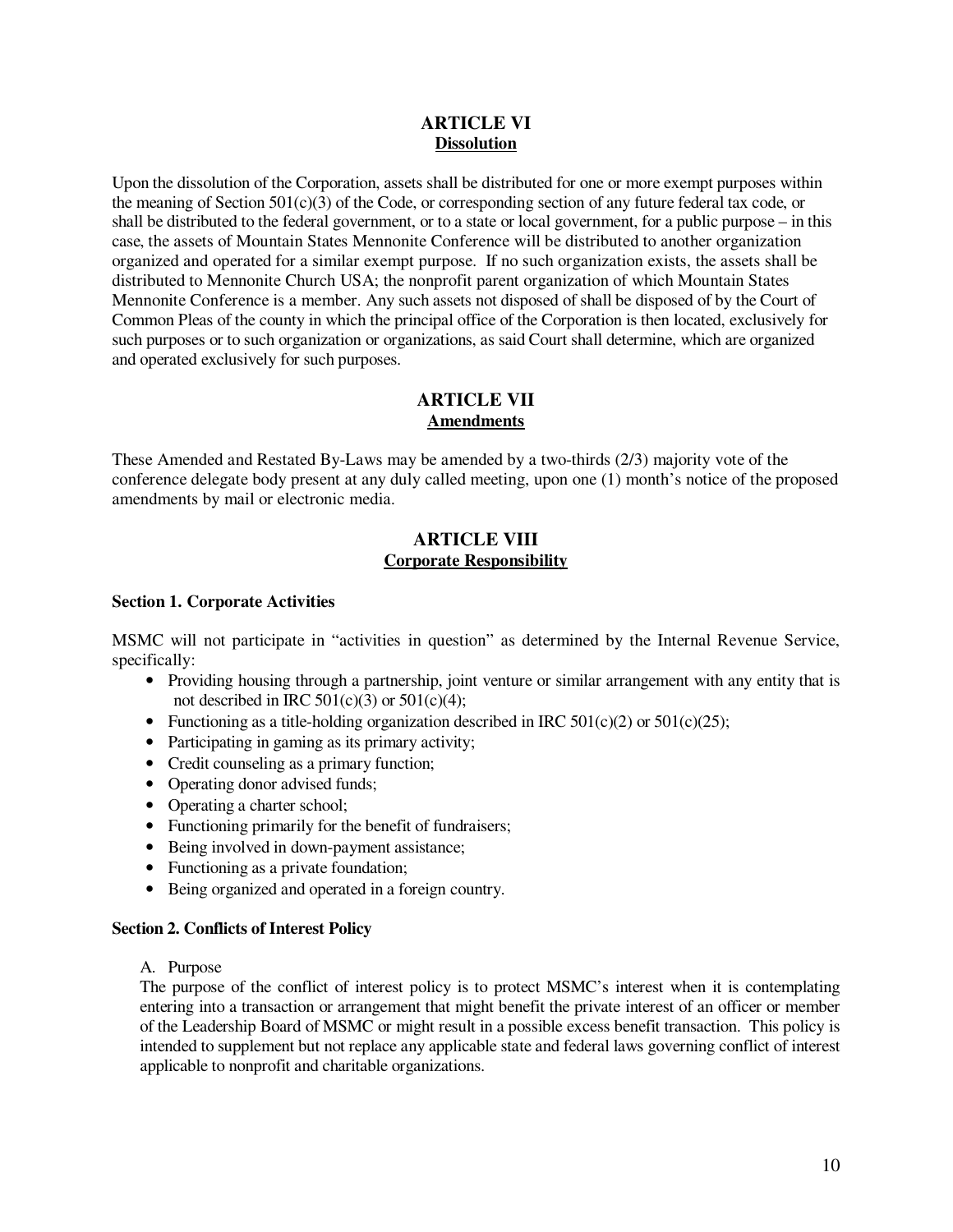## B. Definitions

- 1. Interested Person: Any member of the Leadership Board, principal, officer, or member of a committee with delegated powers from the Leadership Board, who has a direct or indirect financial interest, as defined below, is an interested person.
- 2. Financial Interest: A person has a financial interest if the person has, directly or indirectly, through business, investment, or family:
	- a. An ownership or investment interest in any entity with which MSMC has a transaction or arrangement;
	- b. A compensation arrangement with MSMC or with any entity or individual with which MSMC has a transaction or arrangement; or
	- c. A potential ownership or investment interest in, or compensation arrangement with, any entity or individual with which MSMC is negotiating a transaction or arrangement.

Compensation includes direct and indirect remuneration as well as gifts or favors that are not insubstantial.

A financial interest is not necessarily a conflict of interest. Under this Section B, a person who has a financial interest may have a conflict of interest only if the appropriate Leadership Board or committee decides that a conflict of interest exists.

- C. Procedures
	- 1. Duty to Disclose: In connection with any actual or possible conflict of interest, an interested person must disclose the existence of the financial interest and be given the opportunity to disclose all material facts to the Leadership Board and members of committees with delegated powers from the Leadership Board considering the proposed transaction or arrangement.
	- 2. Determining Whether a Conflict of Interest Exists: After disclosure of the financial interest and all material facts, and after any discussion with the interest person, he/she shall leave the Leadership Board or committee meeting while the determination of a conflict of interest is disclosed and voted upon. The remaining members of the Leadership Board or committee members shall decide if a conflict of interest exists.
	- 3. Procedure for Addressing the Conflict of Interest:
		- a.An interested person may make a presentation at a Leadership Board or committee meeting, but after the presentation, he/she shall leave the meeting during the discussion of, and the vote on, the transaction or arrangement involving the possible conflict of interest.
		- b.The Moderator of the Leadership Board or committee shall, if appropriate, appoint a disinterested person or committee to investigate alternatives to the proposed transaction or arrangement.
		- c.After exercising due diligence, the Leadership Board or committee shall determine whether MSMC can obtain with reasonable efforts a more advantageous transaction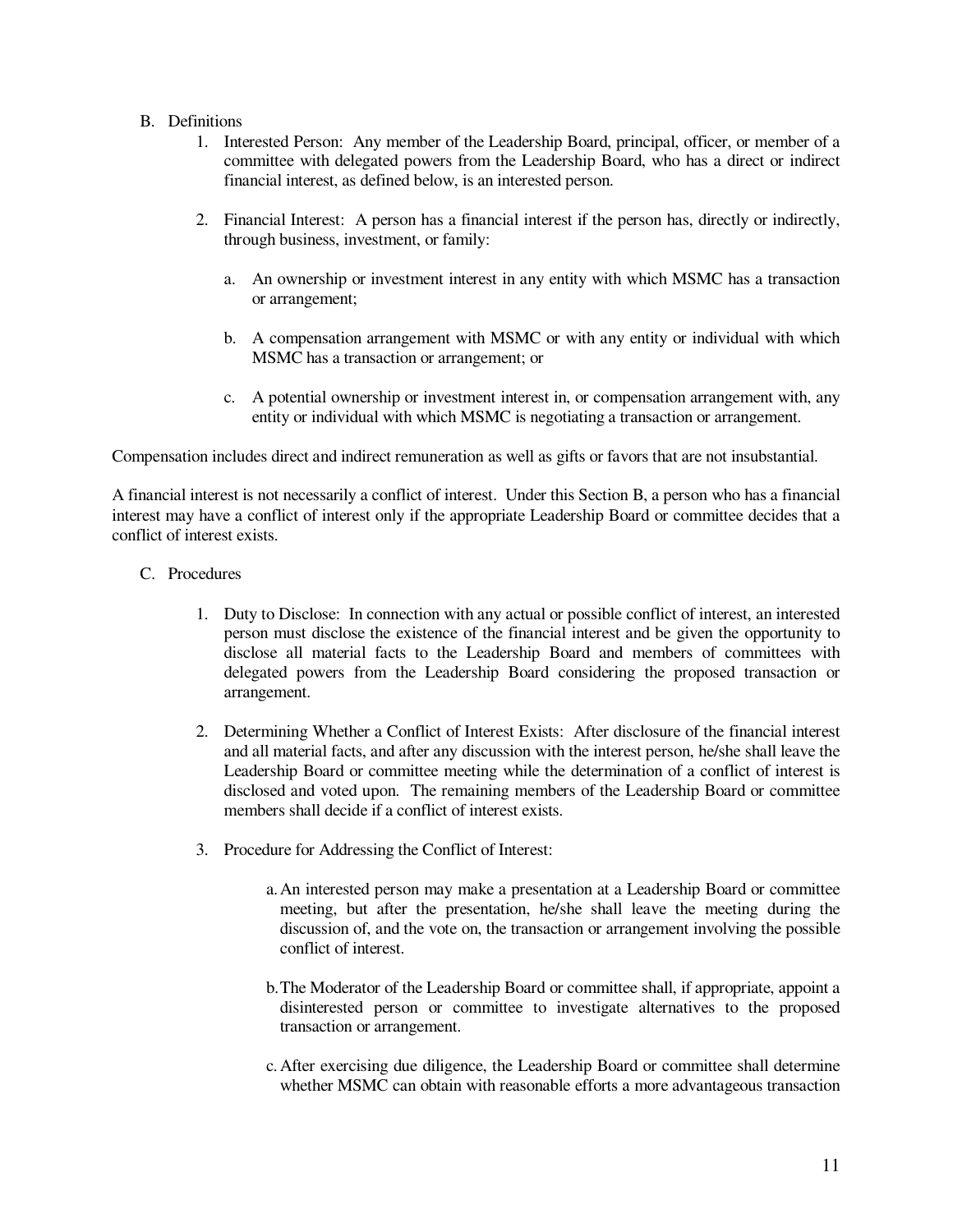or arrangement from a person or entity that would not give rise to a conflict of interest.

- d.If a more advantageous transaction or arrangement is not reasonably possible under circumstances not producing a conflict of interest, the Leadership Board or committee shall determine by a majority vote of the disinterested members of the Leadership Board whether the transaction or arrangement is in MSMC's best interest, for its own benefit, and whether it is fair and reasonable. In conformity with the above determination, it shall make its decision as to whether to enter into the transaction or arrangement.
- 4. Violations of the Conflicts of Interest Policy:
	- a.If the Leadership Board or committee has reasonable cause to believe a member has failed to disclose actual or possible conflicts of interest, it shall inform the member of the basis for such belief and afford the member an opportunity to explain the alleged failure to disclosure.
	- b.If, after hearing the member's response and after making further investigation as warranted by the circumstances, the Leadership Board or committee determines the member has failed to disclose an actual or possible conflict of interest, it shall take appropriate disciplinary and corrective action.
- D. Records of Proceedings: The minutes of the Leadership Board and all committees with delegated powers from the Leadership Board shall contain:
	- 1. The names of the persons who disclosed or otherwise were found to have a financial interest in connection with an actual or possible conflict of interest, the nature of the financial interest, any action taken to determine whether a conflict of interest was present, and the Leadership Board's or committee's decision as to whether a conflict of interest in fact existed.
	- 2. The names of the persons who were present for discussions and votes relating to the transaction or arrangement, the content of the discussion, including any alternatives to the proposed transaction or arrangement, and a record of any votes taken in connection with the proceedings.
- E. Compensation:
	- 1. A voting member of the Leadership Board who receives compensation, directly or indirectly, from MSMC for services is precluded from voting on matters pertaining to that member's compensation.
	- 2. A voting member of any committee whose jurisdiction includes compensation matters and who receives compensation matters and who receives compensation, directly or indirectly, from MSMC for services is precluded from voting on matters pertaining to that member's compensation.
	- 3. No voting member of the Leadership Board or any committee whose jurisdiction includes compensation matters and who receives compensation, directly or indirectly, from MSMC,